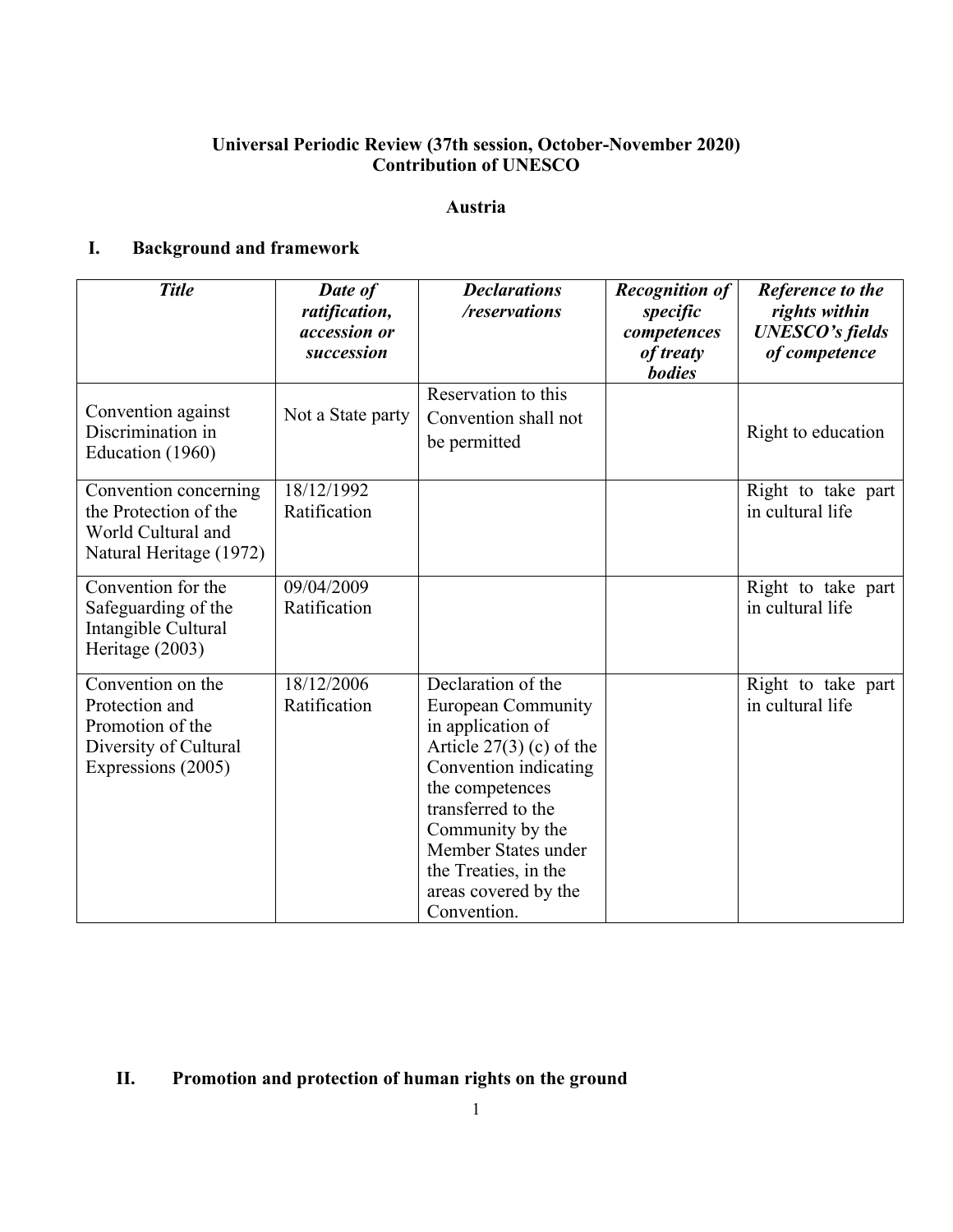#### **A. Education**

- 1. The Federal Constitutional Law provides, in Article 14<sup>1</sup> , guarantee for the legislation related to education, for compulsory education and affirms the fundamental principles conducting schooling – democracy, humanity, solidarity, peace and justice - and the non-discrimination principle - openness and tolerance towards everyone regardless of race, social status and financial background. The Basic Law on the General Rights of Nationals also provides that, in Article 2, "all nationals are equal before the law" and in Article 17(1), that "knowledge and its teaching are free".
- 2. The School Organisation Act (Federal Law) of 1962<sup>2</sup> and the School Periods Act 1985 (Federal Law) of 1985<sup>3</sup> set out comprehensive and specific provisions dedicated to the organisation and regulation of free, compulsory education at primary and secondary levels.

#### **B. Freedom of opinion and expression**

#### Constitutional and Legislative framework:

- 3. Article 13 of Austrian Basic Law determines that "everyone has the right within the limits of the law freely to express his opinion" by any means. 4 In addition, Austria ratified the European Convention on Human Rights which safeguards freedom of expression in Article 10.<sup>5</sup> This international treaty was enacted as Austrian constitutional law in 1964 as well. 6
- 4. Any form of neo-Nazism or anti-Semitism is prohibited by law as well as the public denial, approval, or justification of Nazi crimes, including the Holocaust. 7
- 5. Defamation is considered a civil offence under the Media Act of 1981<sup>8</sup> as well as a criminal offence under the Austrian Penal Code,<sup>9</sup> leading up to a prison sentence of maximum five years.

<sup>&</sup>lt;sup>1</sup> Federal Constitutional Law of Austria, accessible at [https://www.ris.bka.gv.at/Dokumente/Erv/ERV\\_1930\\_1/ERV\\_1930\\_1.pdf](https://www.ris.bka.gv.at/Dokumente/Erv/ERV_1930_1/ERV_1930_1.pdf) <sup>2</sup> The Basic Law on the General Rights of Nationals, accessible

<https://www.ris.bka.gv.at/GeltendeFassung.wxe?Abfrage=Bundesnormen&Gesetzesnummer=10009265> <sup>3</sup> School Organisation Act (Federal Law) of 1962, accessible at

<https://www.ris.bka.gv.at/GeltendeFassung.wxe?Abfrage=Bundesnormen&Gesetzesnummer=10009575>

<sup>4</sup> See Article 13 of the Basic Law of 21 December 1867 on the General Rights of Nationals in the Kingdoms and Länder represented in the Council of the Realm at:

[https://www.ris.bka.gv.at/Dokumente/Erv/ERV\\_1867\\_142/ERV\\_1867\\_142.pdf](https://www.ris.bka.gv.at/Dokumente/Erv/ERV_1867_142/ERV_1867_142.pdf)

<sup>&</sup>lt;sup>5</sup> See the European Convention on Human Rights at: [http://www.echr.coe.int/documents/convention\\_eng.pdf](http://www.echr.coe.int/documents/convention_eng.pdf) 6 See Article II of the Bundesgesetzblatt für die Republik Österreich, Nr. 59/1964 at: [https://www.ris.bka.gv.at/Dokumente/BgblPdf/1964\\_59\\_0/1964\\_59\\_0.pdf](https://www.ris.bka.gv.at/Dokumente/BgblPdf/1964_59_0/1964_59_0.pdf)

<sup>7</sup> See Article 3h in particular of the Verbotsgesetz 1947 at:

<https://www.ris.bka.gv.at/GeltendeFassung.wxe?Abfrage=Bundesnormen&Gesetzesnummer=10000207>

<sup>&</sup>lt;sup>8</sup> See the Media Act at: [https://www.ris.bka.gv.at/Dokumente/Erv/ERV\\_1981\\_314/ERV\\_1981\\_314.pdf](https://www.ris.bka.gv.at/Dokumente/Erv/ERV_1981_314/ERV_1981_314.pdf)

<sup>&</sup>lt;sup>9</sup> See the Article 297 of the 1975 Austrian Penal Code (Strafgesetzbuch) at: [http://www.jusline.at/297\\_Verleumdung\\_StGB.html](http://www.jusline.at/297_Verleumdung_StGB.html).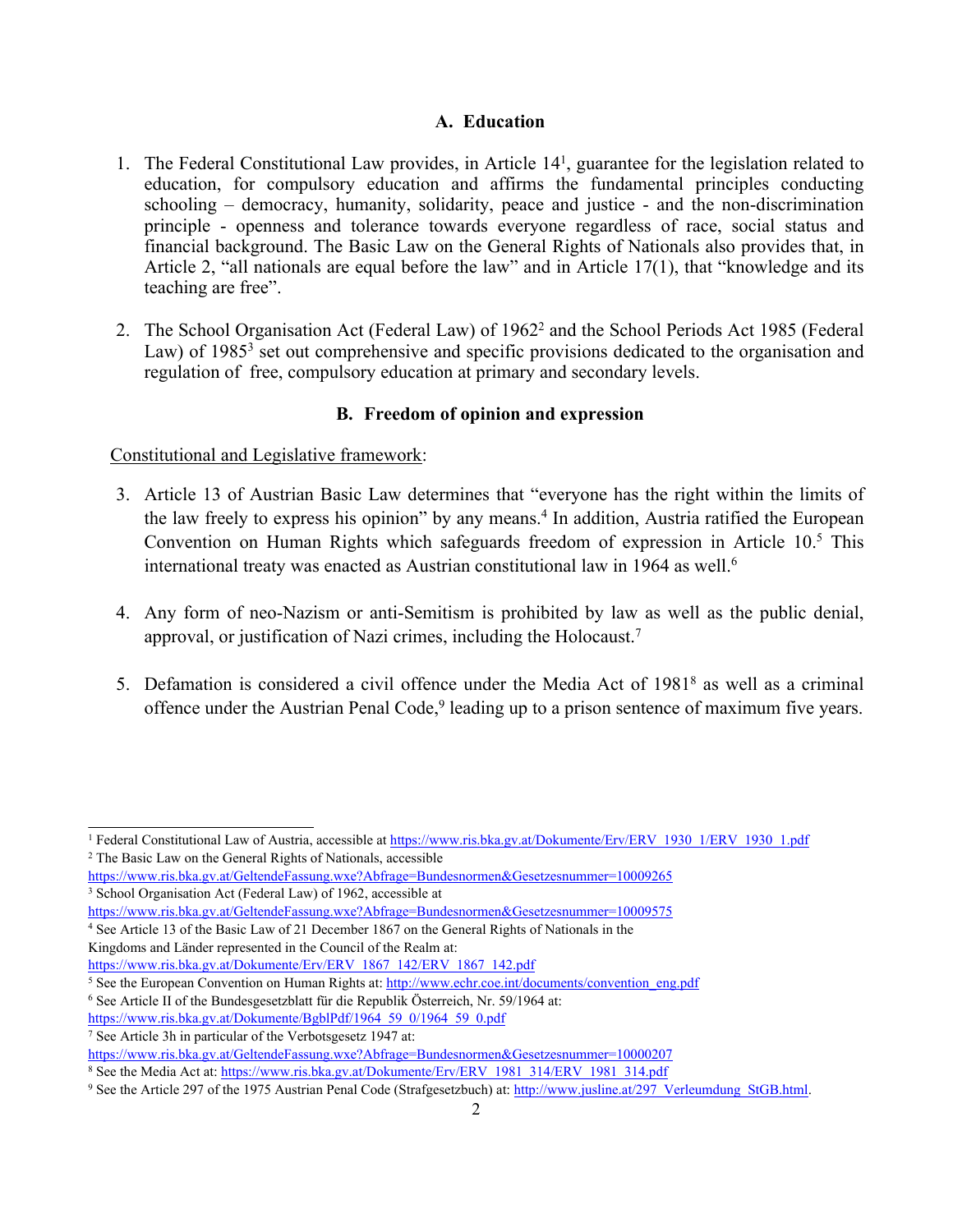6. In 1987, Austria adopted the Duty to Grant Information Act implementing the public'<sup>s</sup> access to information. 10

Implementation of legislation:

7. Under Article 131 of the Telecommunications Act 2003, members of the Austrian Regulatory Authority for Broadcasting and Telecommunications (RTR) Supervisory Board are appointed by the Federal Ministry of Transport, Innovation and Technology.<sup>11</sup>

Safety of journalists:

8. UNESCO recorded no killing of journalists in Austria between 2008 and 2019. Journalists work in <sup>a</sup> safe environment.

## **III. Review and specific recommendations**

## **A. Education**

Legislative, regulatory and policy framework:

- $\bullet$  At federal level, the Austrian legal regulatory and policy framework encompasses in total 146 texts including Imperial Act, Constitutional laws, State treaties, federal laws and ordinances and governing from pre-school, school and vocational education, higher education to adult education<sup>12</sup>.
- Austria has adopted <sup>a</sup> "National strategy on the social dimension of higher education: towards more inclusive access and wider participation"<sup>13</sup> in 2017. Nine action lines, grouped in three dimensions, and quantitative targets were established throughout 2025. Performance indicators include, among others, non-traditional admission rate, gender balance rate, migrant student entry rate and rate of participation in mobility programmes by students from "educationally disadvantaged" social groups.
- Also, Austria has reported, in its combined fifth and sixth periodic reports submitted to the UN OHCHR Committee on the Rights of the Child in April 2018<sup>14</sup> , that the ROMA Strategy 2020 has "consistently provided for proactive measures countering marginalization, discrimination and stigmatization of Roma and Sinti in order to improve access to and quality of early schooling and care, as well as pushing forward learning assistance to ensure students properly complete primary school or satisfy the educational goals specified by the EU framework in the form of key areas, in addition to educational and careers advice as well as school mediation"<sup>15</sup>.

<sup>&</sup>lt;sup>10</sup> See the Duty to Grant Information Act at: [https://www.ris.bka.gv.at/Dokumente/Erv/ERV\\_1987\\_287/ERV\\_1987\\_287.pdf](https://www.ris.bka.gv.at/Dokumente/Erv/ERV_1987_287/ERV_1987_287.pdf) <sup>11</sup> See the Telecommunications Act 2003 (TKG 2003) at

https://www.rtr.at/en/tk/TKG2003/Telecommunications Act\_2003\_\_unofficial\_.pdf

<sup>&</sup>lt;sup>12</sup> School Periods Act 1985 (Federal Law) of 1985, accessible at [https://eacea.ec.europa.eu/national-](https://eacea.ec.europa.eu/national-policies/eurydice/content/legislation-1_en#legSchOG)

po[licies/eurydice/content/legislation-1\\_en#legSchOG](https://eacea.ec.europa.eu/national-policies/eurydice/content/legislation-1_en#legSchOG)

<sup>&</sup>lt;sup>13</sup>National strategy on the social dimension of higher education: towards more inclusive access and wider participation, accessible at [https://planipolis.iiep.unesco.org/sites/planipolis/files/ressources/austria\\_national\\_strategy\\_social\\_dimension\\_he\\_english.pdf](https://planipolis.iiep.unesco.org/sites/planipolis/files/ressources/austria_national_strategy_social_dimension_he_english.pdf) <sup>14</sup>Combined fifth and sixth periodic reports, accessible at

[http://docstore.ohchr.org/SelfServices/FilesHandler.ashx?enc=6QkG1d%2fPPRiCAqhKb7yhsvkrHee8tArE5cEO48WRQ1h4daHb6m6X](http://docstore.ohchr.org/SelfServices/FilesHandler.ashx?enc=6QkG1d%2fPPRiCAqhKb7yhsvkrHee8tArE5cEO48WRQ1h4daHb6m6XZ%2bP5FEgUWxUks%2bobbk0AJeZJ%2b9Em45Rf5oTpBkDVEagUgWrTb60q%2fwOw9oLQzjrI09s%2feANKWrrG) [Z%2bP5FEgUWxUks%2bobbk0AJeZJ%2b9Em45Rf5oTpBkDVEagUgWrTb60q%2fwOw9oLQzjrI09s%2feANKWrrG](http://docstore.ohchr.org/SelfServices/FilesHandler.ashx?enc=6QkG1d%2fPPRiCAqhKb7yhsvkrHee8tArE5cEO48WRQ1h4daHb6m6XZ%2bP5FEgUWxUks%2bobbk0AJeZJ%2b9Em45Rf5oTpBkDVEagUgWrTb60q%2fwOw9oLQzjrI09s%2feANKWrrG) 15 Ibid, para. 27.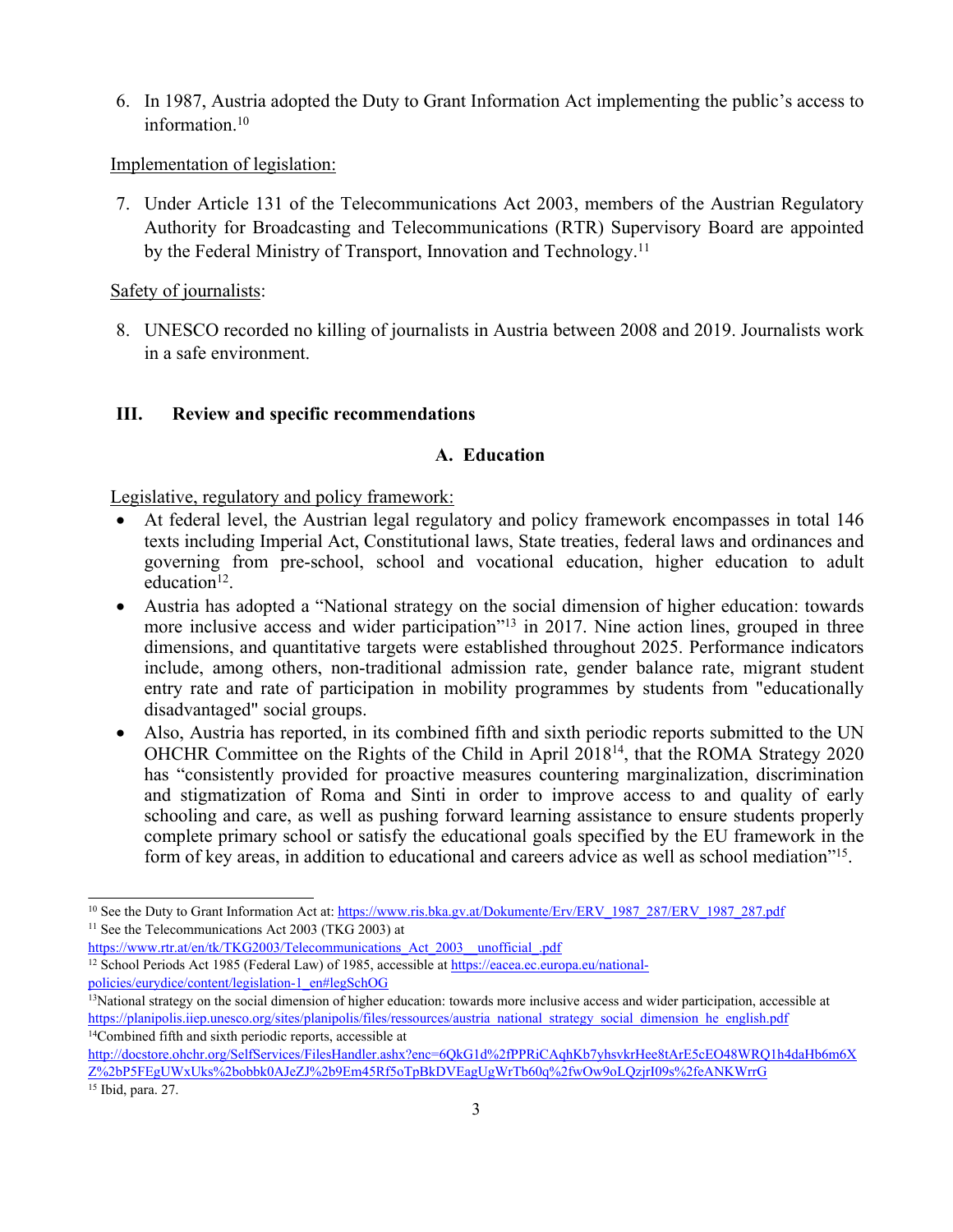Austria has also outlined that the implementing law of the Federal Ministry of Education, Science and Research of 30 August 2016 regarding the implementation of primary school reform from the 2016/17 academic year is specifically aimed at the "... improvement of equal opportunities with access to education irrespective of <sup>a</sup> child'<sup>s</sup> first language, level of development and disability"<sup>16</sup>.

Compulsory education

• The National Assembly of Austria passed In June 2016 a new "Law on Compulsory Training", which fully came into force in June 2018. <sup>17</sup> The new law does not change compulsory schooling, which still ends at the age of 15. But it stipulates that parents must ensure that young people between the age of 15 and 18 participate in further education and training or in measures preparing for further education and training if they have not completed secondary school.

#### Equality and inclusion in education

• According to UN report published in July  $2019^{18}$ , women and girls are underrepresented in the areas of science, technology, engineering and mathematics and have low level participation in atypical apprenticeships. Furthermore, the decision taken by Austria to ban "ideologically or religiously influenced clothing" in schools, which entered into force in June 2019, may have <sup>a</sup> discriminatory impact on migrant girls. In addition, the integration and language courses beyond obligatory schooling for refugee and asylum-seeking women and girls are only provided to those with the prospects of staying in the country. 19

## **Specific recommendations:**

- 9. Austria should be encouraged to:
- Ratify the UNESCO 1960 Convention against Discrimination in Education.
- $\bullet$  Submit regularly comprehensive national reports for the periodic consultations on UNESCO'<sup>s</sup> education-related standard-setting instruments, and notably on the Recommendation against Discrimination in Education in the framework of the 10th Consultation<sup>20</sup>.
- Further promote gender equality and inclusion in education and address discriminatory stereotypes preventing girls from realizing their full potential.
- Provide equal access to language courses and integration programmes for all asylum-seekers and refugees, irrespectively of their prospects of staying in the country.
- Share with UNESCO any relevant information to update its country profile on UNESCO's Observatory on the Right to Education. 21

<sup>16</sup> Ibid, para 180.

<sup>&</sup>lt;sup>17</sup>Law on Compulsory Training, accessible at [https://www.parlament.gv.at/PAKT/VHG/XXV/I/I\\_01178/fname\\_537582.pdf](https://www.parlament.gv.at/PAKT/VHG/XXV/I/I_01178/fname_537582.pdf)

<sup>&</sup>lt;sup>18</sup>Concluding observations on the ninth periodic report of Austria, Committee on the Elimination of Discrimination against Women, accessible at

[http://docstore.ohchr.org/SelfServices/FilesHandler.ashx?enc=6QkG1d%2fPPRiCAqhKb7yhsgcjdm0xgERNaIXh22nhTUlNZW7AQztO](http://docstore.ohchr.org/SelfServices/FilesHandler.ashx?enc=6QkG1d%2fPPRiCAqhKb7yhsgcjdm0xgERNaIXh22nhTUlNZW7AQztOWszeq8NsaJT1xH1X60FJixMF%2b8ODwd4hI9F%2bZHoswD6RDdhYFrDViGhceL1LYBQd8VhnZzuhhwy3) [Wszeq8NsaJT1xH1X60FJixMF%2b8ODwd4hI9F%2bZHoswD6RDdhYFrDViGhceL1LYBQd8VhnZzuhhwy3](http://docstore.ohchr.org/SelfServices/FilesHandler.ashx?enc=6QkG1d%2fPPRiCAqhKb7yhsgcjdm0xgERNaIXh22nhTUlNZW7AQztOWszeq8NsaJT1xH1X60FJixMF%2b8ODwd4hI9F%2bZHoswD6RDdhYFrDViGhceL1LYBQd8VhnZzuhhwy3) 19 Ibid, p. 9.

<sup>&</sup>lt;sup>20</sup> <https://en.unesco.org/themes/right-to-education/convention-against-discrimination/consultation>

<sup>&</sup>lt;sup>21</sup> <http://www.unesco.org/education/edurights/index.php?action=countries&lng=en>